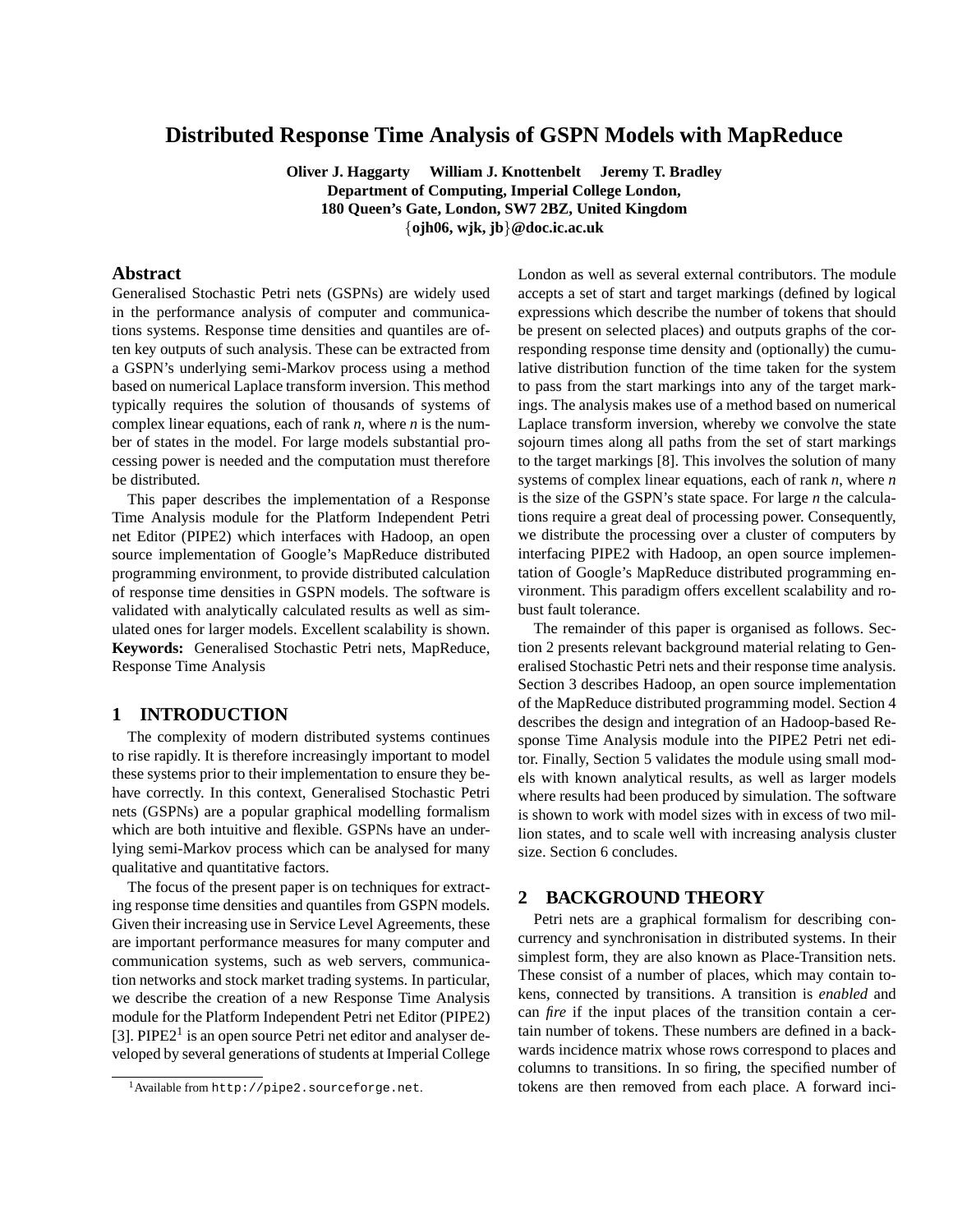dence matrix similarly defines the number of tokens to add to each place following the transition.

A *marking* (or state) is a vector of integers representing the number of tokens on each place of the model. The *reachability set* or *state space* of a Place-Transition net is the set of all possible markings that can be reached from a given initial marking. The *reachability graph* shows the connections between these markings.

Generalised Stochastic Petri nets (see e.g. Figures 5 and 6) extend Place-Transition nets by incorporating timing information. A timed transition *t<sup>i</sup>* has an exponentially distributed firing rate  $\lambda_i$ . Immediate transitions have priority over timed transitions and fire in zero time. Markings that enable timed transitions only are known as *tangible*, while markings that enable any immediate transition are called *vanishing*. The sojourn time in a tangible marking  $M_i$  is exponentially distributed with parameter  $\mu_i = \sum_{k \in en(M_i)} \lambda_k$  where  $en(M_i)$  is the set of transitions enabled by marking *M<sup>i</sup>* . The sojourn time in vanishing markings is zero.

Formally, [2]:

**Definition 2.1** *A Generalised Stochastic Petri net is an 8- <i>.*  $P = \{p_1, ..., p_{|P|}\}$ *is a finite and non-empty set of places*  $T = \{t_1, ..., t_{|T|}\}$  *is a finite and non-empty set of transitions.*  $P \cap T = \emptyset$ .  $I^-$ ,  $I^+$  :  $P \times T \to \mathbb{N}_0$  *are the backward and forward incidence functions, respectively.*  $M_0: P \to \mathbb{N}_0$  *is the initial marking.*  $T_1 \subseteq T$ *is the set of timed transitions.*  $T_2 \subset T$  *is the set of immediate transitions;*  $T_1 \cap T_2 = \emptyset$  *and*  $T = T_1 \cup T_2$ *.*  $W = (w_1, ..., w_{|T|})$ *is an array whose entry*  $w_i \in \mathbb{R}^+$  *is either a rate of a negative exponential distribution specifying the firing delay, when transition t<sup>i</sup> is a timed transition,* or *a firing weight, when transition t<sup>i</sup> is an immediate transition.*

We further define  $p_{ij}$  to be the probability that  $M_j$  is the next marking entered after marking *M<sup>i</sup>* and, for tangible marking  $M_i$ ,  $q_{ij} = \mu_i p_{ij}$ , i.e.  $q_{ij}$  is the instantaneous transition rate into marking  $M_j$  from marking  $M_i$ . These can be represented as a generator matrix **Q** whose rows correspond to  $M_i$  and columns to  $M_j$ . A GSPN is therefore isomorphic to a Semi Markov Process. As such, it has an embedded discrete-time Markov Chain (EMC) which can be described by a square matrix whose elements  $p_{ij}$  are given by  $p_{ij} = \lim_{\tau \to \infty} H_{ij}(\tau)$  where  $H_{ij}(t)$  is the sojourn time distribution in state *i* when the next state is *j* and  $\tau$  is the sojourn time.

# **2.1 Response Time Analysis using Numerical Laplace Transform Inversion**

If we first consider a GSPN whose state space does not contain any vanishing states, the definition of the first passage time from a single source marking *i* to a non-empty set of target markings  $\vec{j}$  is given by:

$$
T_{i\vec{j}} = \inf\{u > 0 : M(u) \in \vec{j}, N(u) > 0, M(0) = i\}
$$

where  $M(u)$  is the marking of the GSPN at time *u* and  $N(u)$ is the number of transitions which have fired by time *u*.

When studying GSPNs whose state spaces include vanishing states we define the passage time as:

$$
T_{i\vec{j}} = \inf\{u > 0 : N(u) \ge M_{i\vec{j}}\}
$$

where  $M_{i\vec{j}} = \min\{m \in \mathbb{Z}^+ : X_m \in \vec{j} \mid X_0 = i\}$ ; here  $X_m$  is the state of the system after the *m*th transition firing [4].

There are two main methods for computing first passage time (and hence response time) densities in Markov models: those based on Laplace transforms and their inversion [1, 13] and those based on uniformisation [15, 14]. The latter, as implemented in the HYDRA [9, 5] tool, are more efficient but have difficulty in supporting vanishing states, especially when these are specified as the source or target states of a passage. In this paper we therefore chose the former approach, as implemented in the SMARTA tool [4, 7].

To find this passage time we must convolve the state sojourn time densities for all paths from *i* to  $j \in \overrightarrow{j}$ . In the Laplace domain as we can take advantage of the convolution property which states that the convolution of two functions is equal to the product of their Laplace transforms. We perform a firststep analysis to find the Laplace transform of the relevant density. This process can be thought of as first finding the probability density of moving from state *i* to its set of direct successor states  $k$  and then convolving it with the probability density of moving from  $k$  to the set of target states  $j$ . Vanishing markings have a sojourn time density of 0, with probability 1, which results in their Laplace transform equalling 1 for all values of *s*. If  $L_{i\bar{j}}(s)$  is the Laplace transform of the density function  $f_{i\vec{j}}(t)$  of the passage time variable  $T_{i\vec{j}}$ , then we can express  $L_{i\vec{j}}(s)$  as:

$$
\mathcal{L}_{i\overline{j}}(s) = \begin{cases}\n\sum_{k \notin \overline{j}} \left( \frac{q_{ik}}{s + \mu_i} \right) \mathcal{L}_{k\overline{j}}(s) + \sum_{k \in \overline{j}} \left( \frac{q_{ik}}{s + \mu_i} \right) & \text{if } i \in \mathcal{T} \\
\sum_{k \notin \overline{j}} p_{ik} \mathcal{L}_{k\overline{j}}(s) + \sum_{k \in \overline{j}} p_{ik} & \text{if } i \in \mathcal{V}\n\end{cases}
$$

where  $T$  is the set of tangible markings and  $V$  is the set of vanishing markings.

This system of linear equations can also be expressed in matrix–vector form. If, for example, we wish to find the passage time from state *i* to the set of states  $\vec{j} = \{M_1, M_3\}$ , where  $\mathcal{T} = \{M_1, M_3, \dots, M_n\}$  and  $\mathcal{V} = \{M_2\}$ , then:

$$
\begin{pmatrix}\ns-q_{11} & -q_{12} & 0 & \cdots & -q_{1n} \\
0 & 1 & 0 & \cdots & -p_{2n} \\
0 & -q_{32} & s-q_{33} & \cdots & -q_{3n} \\
\vdots & \vdots & \ddots & \vdots & \vdots \\
0 & -q_{n2} & 0 & \cdots & -q_{nn}\n\end{pmatrix}\n\mathbf{L} = \begin{pmatrix}\nq_{13} \\
p_{21} + p_{23} \\
q_{31} \\
\vdots \\
q_{n1} + q_{n3}\n\end{pmatrix} (1)
$$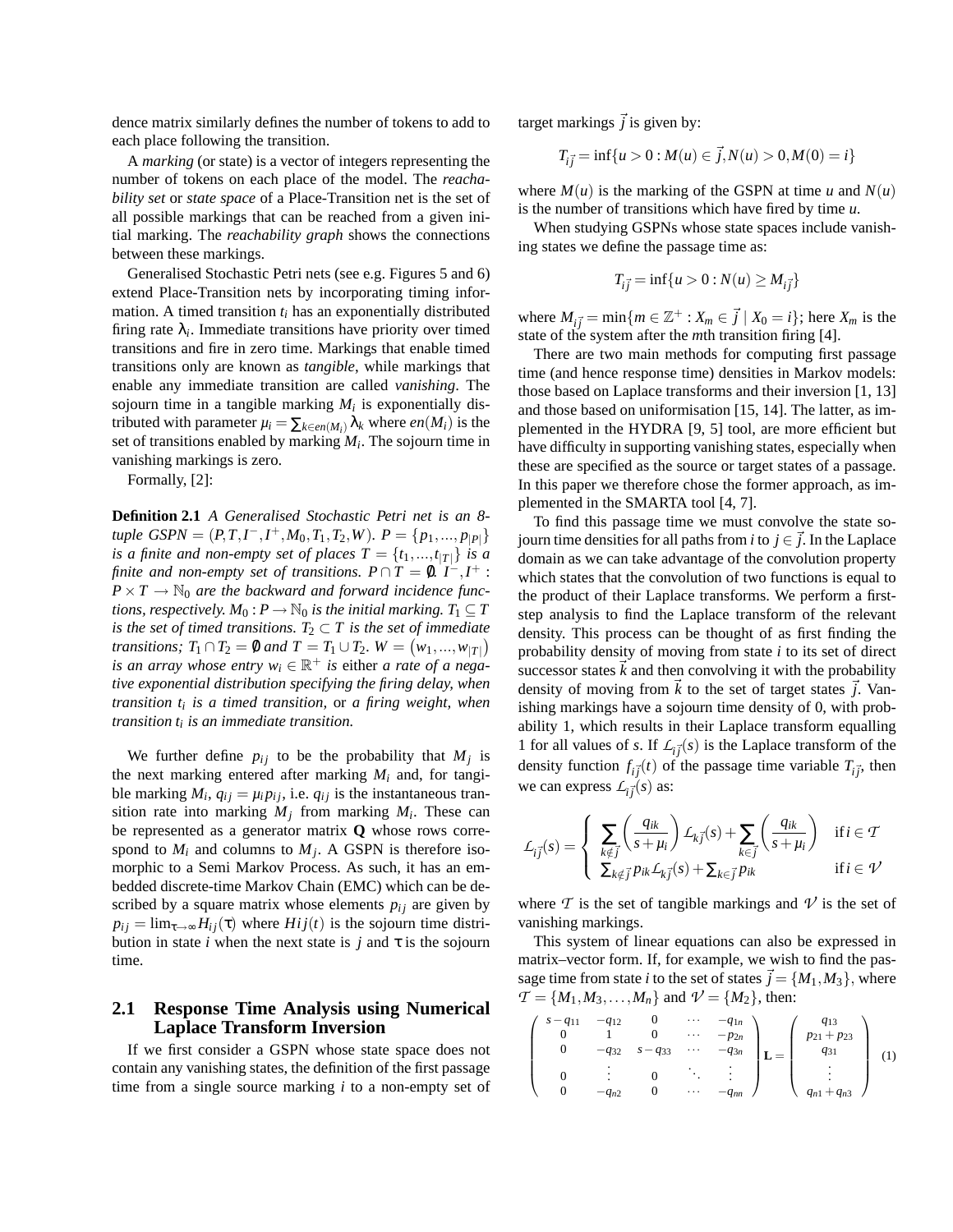where  $\mathbf{L} = (L_{1\vec{j}}(s), \dots, L_{nj}(s))$ . If we wish to calculate the passage time from multiple source states, denoted by the vector *, the Laplace transform of the passage time density is* given by:

$$
\mathcal{L}_{\vec{i}\vec{j}}(s) = \sum_{k\in\vec{i}}\alpha_k\mathcal{L}_{k\vec{j}}(s)
$$

where  $\alpha_k$  is the steady-state probability that the GSPN is in state *k* at the starting instant of the passage.  $\alpha_k$  is given by:

$$
\alpha_k = \begin{cases} \pi_k / \sum_{n \in \vec{i}} \pi_n & \text{if } k \in \vec{i} \\ 0 & \text{otherwise} \end{cases}
$$
 (2)

where  $\pi_k$  is the *k*th element of the steady-state probability vector  $\pi$  of the GSPN's underlying embedded Markov Chain.

Now that we have the Laplace transform of the passage time, we must invert it to get the density of interest in the real domain. To do this we can use Euler inversion [1] which allows us to perform the inversion numerically, without having to perform the integration of a complex number. It works by evaluating the Laplace transform *f* ∗ (*s*) at various *s*-values determined by the value(s) of *t* at which we wish to evaluate  $f(t)$ . From these results it approximates the inverse Laplace transform of  $f^*(s)$ , i.e.  $f(t)$ . Formally:

$$
f(t) \approx \frac{e^{A/2}}{2t} \text{Re}\left(f^*\left(\frac{A}{2t}\right)\right) + \frac{e^{A/2}}{2t} \sum_{k=1}^{\infty} (-1)^k \text{Re}\left(f^*\left(\frac{A+2k\pi i}{2t}\right)\right) \quad (3)
$$

where  $A = 19.1$  is a constant that controls the discretisation error. This equation describes the summation of an alternating series, the convergence of which can be accelerated by employing Euler summation.

## **3 THE MAPREDUCE ENVIRONMENT**

MapReduce was devised by Google researchers Dean and Ghemawat as a programming model, with an associated implementation, to facilitate the generation and processing of large data sets on clusters of commodity machines [6]. Whilst traditionally applied to text processing applications, it has become an increasingly popular tool for scientific data processing [10].

MapReduce was intended to allow reliable and efficient distributed programs to be written by developers with little prior experience of writing distributed applications. The framework presented to the developer is inspired by primitive functions of the Lisp programming language, whereby computations are split into a Map task and a Reduce task, both of which the developer is responsible for writing. We can summarise the paradigm as:

$$
\begin{aligned} \text{Map}(k1, v1) &\rightarrow \text{list}(k2, v2) \\ \text{Reduce}(k2, \text{list}(v2)) &\rightarrow \text{list}(v2) \end{aligned}
$$

The Map function is called multiple times, taking an input key/value pair of type k1 and v1 and performing some user defined processing to produce a list of intermediate key/value pairs of type k2 and v2. The MapReduce framework then collects together all values associated with the same key to produce a number of key/list pairs -  $k2$ , list(v2). Each of these are passed into a Reduce function and the values processed in some way such that a new list of values are produced. Typically this list contains zero or one elements though. Depending on the implementation this is output along with the intermediate key as a key/value pair.

It should be noted that the typing of the keys and values is important. The input keys and values can be from a different domain to the intermediate keys and values (i.e. k1 and k2 can be different types). However, the intermediate keys and values must be of the same type as the output keys and values.

#### **3.1 Hadoop Implementation**

There are a number of implementations of Google's MapReduce programming model, including Google's own, written in C++ and discussed in [6]. Different implementations can be tailored for the systems they are intended to run on, such as large networks of commodity PCs or powerful, multi-processor, shared-memory machines. In this section we will introduce Hadoop, an open-source Java implementation of the MapReduce model.

Hadoop consists of both the MapReduce framework and the Hadoop Distributed File System (HDFS), reminiscent of the Google File System (GFS). A distributed filesystem uses the local drives of networked computers to store data whilst making it available to all machines connected to the network. Hadoop is designed to be run on large, extensible clusters of commodity PCs and has been demonstrated to run on clusters of up to 2000 machines.

HDFS consists of three main processes: the Namenode, the Secondary Namenode and a number of Datanodes. The Namenode runs on a single master machine in the cluster and stores details of which machines make up the cluster and where each block is stored on which machines. It also handles replication. The Secondary Namenode is an optional back-up process for the Namenode. Datanode processes run on all other machines in the cluster (slaves). They communicate with the Namenode and handle requests to store blocks of data on the machine's local hard disk. They also update the Namenode as to the location of blocks and their current status.

The MapReduce framework is comprised of a single Job-Tracker and a number of TaskTrackers. The JobTracker process runs on a single, master machine (often the same as the Namenode) and can be thought of as the controller of the cluster. Users submit their MapReduce jobs to the JobTracker, which then splits the work between various machines in the cluster. A TaskTracker process runs on each machine in the cluster. It communicates with the JobTracker and is assigned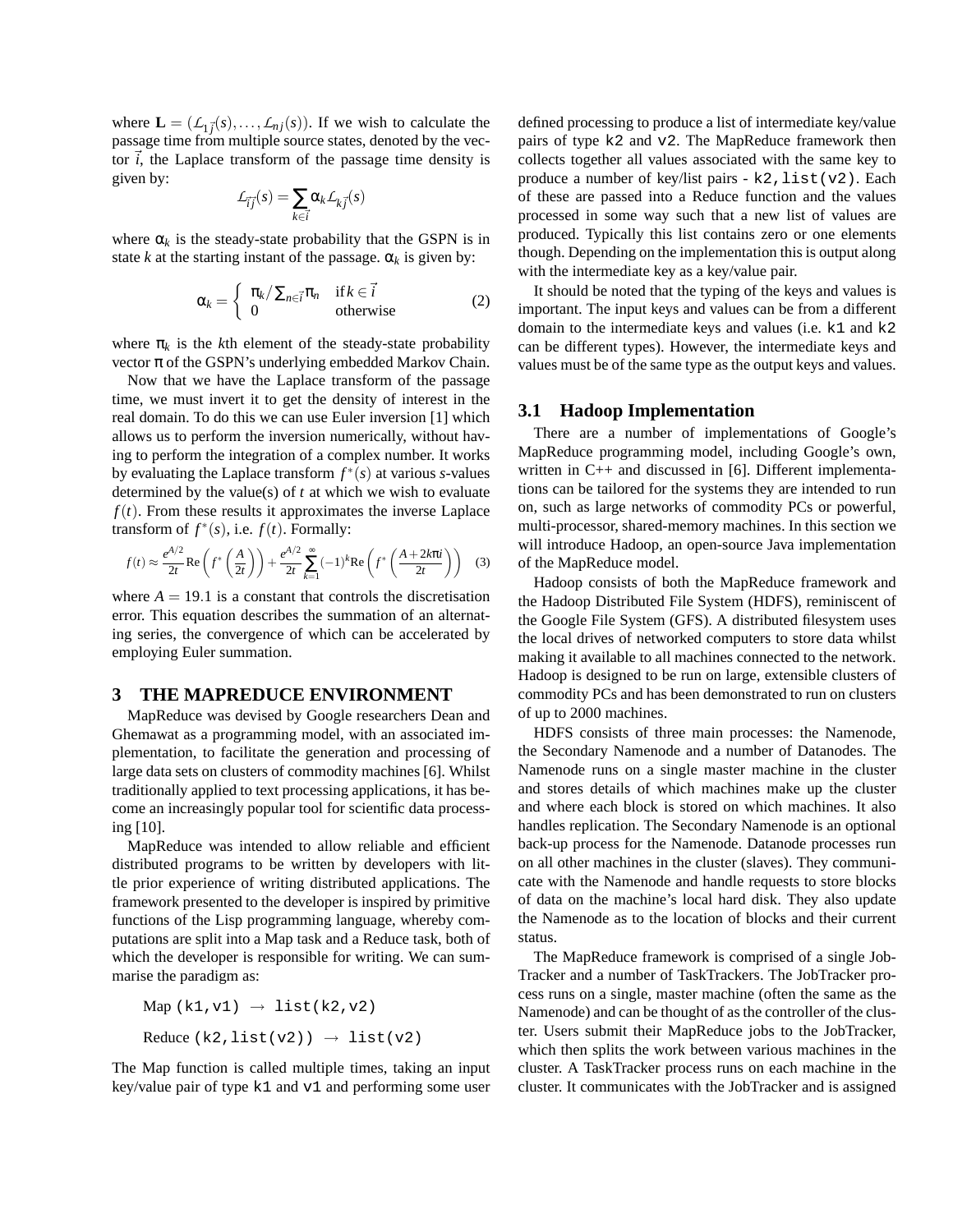Map or Reduce tasks when it is available.

#### **3.2 MapReduce Job Execution Overview**

In order to give a clear picture of how Hadoop works we shall now describe the execution of a typical MapReduce job on the Hadoop platform. When the user submits their MapReduce program to the JobTracker the first step is to split the input data (often consisting of many files) into *M* splits of between 16 and 128 MB in size. There are *M* Map tasks and *R* Reduce tasks per job; both values can be specified by the user. When a TaskTracker receives an instruction to run a Map task from the JobTracker it spawns a TaskTrackerChild process to carry out the work. It then continues to listen for further instructions, thereby allowing multiple tasks to be run on multiprocessor or multicore machines. The TaskTracker-Child's first step is to read a copy of the task's associated input split from the HDFS. It parses this for key/value pairs before calling the Map function for each pair. After performing some user defined calculations, the Map function writes intermediate key/value pairs to the local disk. There are typically many of these per Map. These pairs are partitioned into *R* regions, each region containing key/value pairs for a subset of the keys. At the end of the Map task the TaskTracker informs the JobTracker it has completed its task and gives the location of the intermediate pairs it has created.

A TaskTracker that has been assigned a Reduce task will copy all the intermediate pairs from a single partition region to its local disk. These pairs will be distributed amongst the local disks of all workers that have run a Map task. Once copied, it sorts the pairs on their keys. A call to the Reduce function is made for each unique key and the list of associated values is passed in. The output of the reduce function is appended to an output file associated with the Reduce task. *R* output files will be produced per job.

It is often the case that a single Map task will produce many key/value pairs with the same key. Ordinarily, these will all need to be individually copied to the machine running the corresponding Reduce task. However, to reduce network bandwidth the MapReduce framework allows a Combiner function to be run on the same machine that ran the Map task, which partially merges intermediate data before it is transferred. Network bandwidth is further reduced by taking advantage of replication within the HDFS, whereby each block of data is stored on a number of local disks for fault tolerance reasons. When a machine requires some data the Namenode gives it the location on the machine storing the data which is closest on the network path. The MapReduce framework further takes advantage of this property by attempting to run Map tasks on machines that are already storing a copy of the corresponding file split on their local disk. This concept of "bringing the computation to the data" can have great performance benefits in a distributed environment.

The key mechanism for handling failure of nodes in the MapReduce cluster is re-execution. While the JobTracker is a very important part of the system and is a single point of failure, the chances of that one machine failing are low. Hadoop therefore currently does not have any fault tolerance procedures for it and the entire job must be re-executed. In a large cluster of slaves the chances of a node failing are much higher. To counter this, the JobTracker periodically pings each TaskTracker. If it does not receive a response within a certain time it marks the node as failed and re-schedules all Map tasks carried out by that node since the job started. This is necessary as the intermediate results for those tasks will be stored on that node's local hard-disk, which is now inaccessible. This allows a job to continue with minimal re-execution.

Hadoop offers a comprehensive HTML based monitoring console giving details of the health of nodes in the cluster and the progress of jobs which are running. Detailed timings of tasks and the nodes they have run on are reported allowing for early detection of problematic nodes.

#### **4 PIPE2 RESPONSE TIME ANALYSIS**

The Platform Independent Petri net Editor (PIPE) was created in 2002 at Imperial College London as a group project for MSc (Computing Science) students. The motivation was to produce an intuitive Petri net editor compliant with the latest XML Petri net standard, the Petri Net Mark-up Language (PNML). Subsequent projects and contributions from external developers have extended the program to version 2.5, adding support for GSPNs, further analysis features and improved GUI performance including an animation mode [3]. An important feature of PIPE2 is the facility for pluggable analysis modules. That is, an externally compiled analysis class can be dropped into a Module folder and the ModuleLoader class then uses Java reflection to integrate it into the application at run-time. All module classes must implement a predefined Module interface:

```
public void run(PNMLData petrinet) { ... }
public String getName() { ... }
```
Existing modules support tasks such as steady-state analysis, reachability graph visualisation and invariant analysis. A number of other modules are also currently being developed.

## **4.1 Overview of Module**

Figure 1 shows the user-facing input window of the PIPE2 Response Time Analysis module. The upper panel allows the user to specify details of the analysis they wish to perform by entering logical expressions to identify sets of start and target markings and the range of *t* points to calculate over. There are also options to calculate the PDF and/or the CDF and whether the processing should be done locally or distributed using MapReduce. The bottom panel provides comprehensive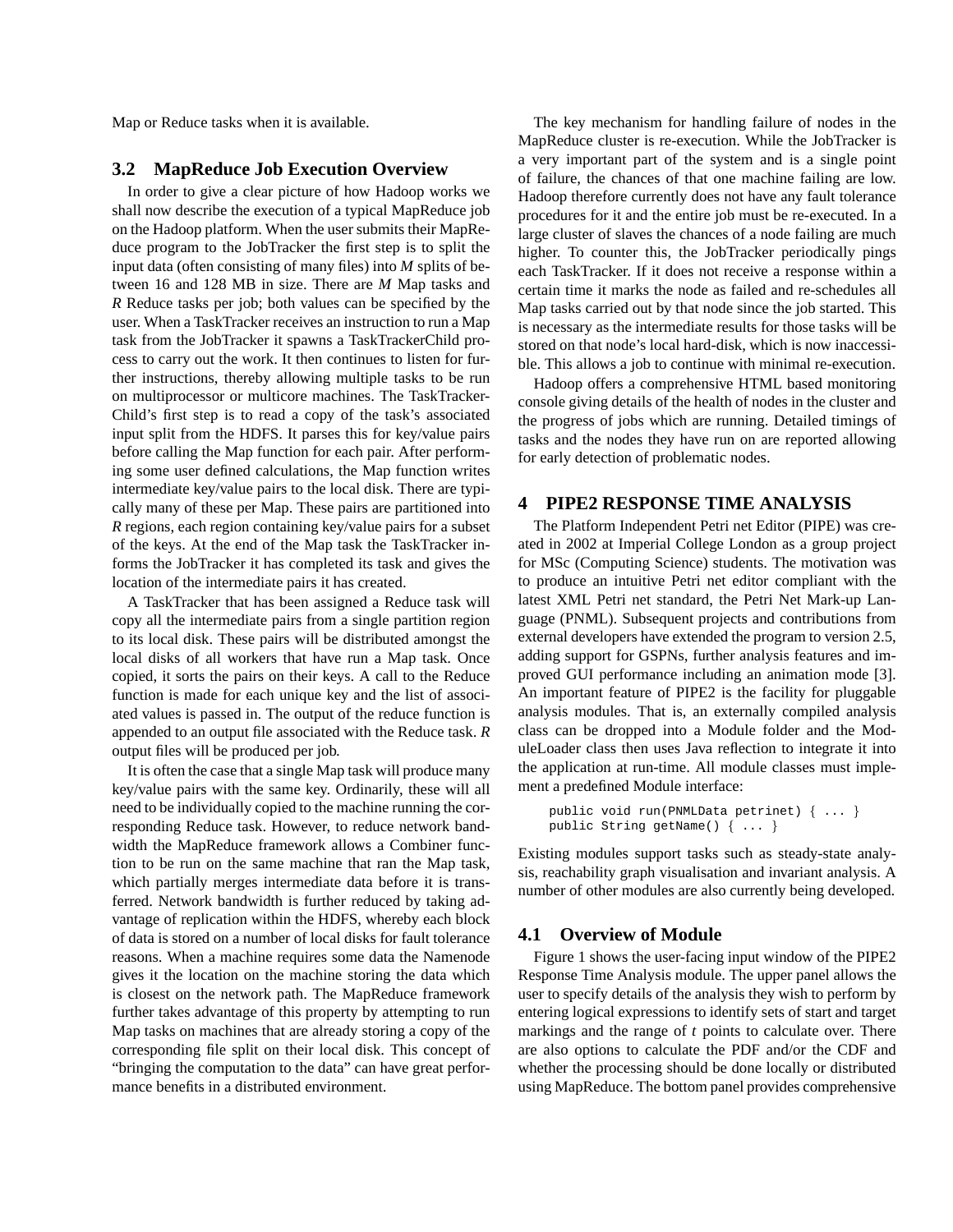

**Figure 2.** Overview of Response Time Analysis module

| <b>Response Time Analysis</b>                                    |                                                       |  |              |                         |  |                |               | $\boldsymbol{\times}$ |
|------------------------------------------------------------------|-------------------------------------------------------|--|--------------|-------------------------|--|----------------|---------------|-----------------------|
| Source net:                                                      |                                                       |  |              |                         |  |                |               |                       |
| <b>V</b> Use current net Filename:                               |                                                       |  |              |                         |  |                | <b>Browse</b> |                       |
| Input Fields                                                     |                                                       |  |              |                         |  |                |               |                       |
| Start states:                                                    | $\ket{(\#(\text{PO}) > 0)}$ && $(\#(\text{P1}) == 1)$ |  |              |                         |  |                |               |                       |
| Target States: $#(P2) > 0$                                       |                                                       |  |              |                         |  |                |               |                       |
| T Start:                                                         | 1.0                                                   |  | T Stop: 10.0 |                         |  | Step size: 0.1 |               |                       |
| 100<br><b>▽</b> Calculate Response Time PDF<br>Buffer Size (MB): |                                                       |  |              |                         |  |                |               |                       |
| <b>▽</b> Calculate Response Time CDF                             |                                                       |  |              |                         |  |                |               |                       |
| Number of Maps: 128<br>▽ Run as Map Reduce job                   |                                                       |  |              |                         |  |                |               |                       |
| <b>Error Messages</b>                                            |                                                       |  |              |                         |  |                |               |                       |
|                                                                  |                                                       |  |              | Calculate Response Time |  |                |               |                       |

**Figure 1.** User-facing input window of the PIPE2 Response Time Analysis module

error reporting. Further screens keep the user updated during the processing and graphically display the results. There is an option to cancel processing at any time.

Figure 2 shows a breakdown of the steps which the module takes in order to calculate response time densities for a GSPN model. The module can be seen to take the representation of the Petri net as a PIPE2 PNMLData object and use this to generate the various sparse matrices required for the calculation of the response time density. Next, the reachability graph (described as the generator matrix **Q** in the case of an SPN and as an EMC with probability transition matrix **P** in the case of a GSPN) is generated and the steady-state probability distribution vector is calculated (recall this is required to weight start states appropriately). The Laplace transform inverter can be run either locally or in distributed format using the Hadoop MapReduce platform. Distributing the LT inverter allows for large models to be analysed in a scalable manner in reasonable time.

The first step in the Laplace transform inverter is to generate the complex linear systems that must be solved to yield the Laplace transform of the convolution of all state sojourn times along all paths from the set of start markings to any of the set of target markings. These are calculated as described in Section 2.1 and are dependent on the target states recognised by the start/target state identifier. The number of linear systems to be solved depends on the number of time points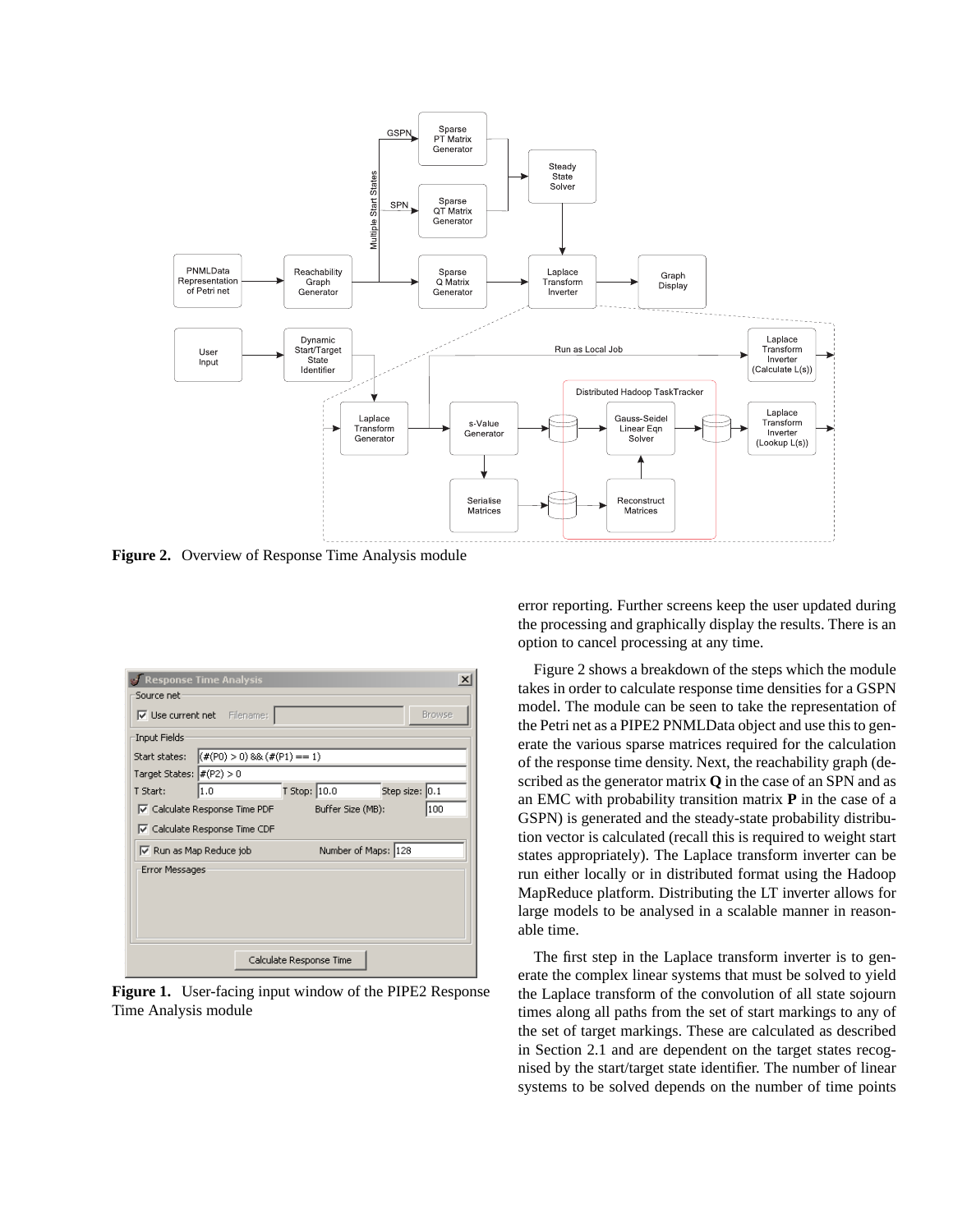specified by the user; these systems are then solved either locally or as a distributed MapReduce job on Hadoop. Finally, the results are displayed as a graph whose underlying data can be saved as a CSV file.

### **4.2 Reachability Graph Generator**

The reachability graph genenerator used in the Response Time Analysis module is based on an existing one already implemented in PIPE2 by [11]. Its concept is to perform a breadth-first search of the states of the GSPN's underlying SMP. It starts with a single state and finds all the states that can be reached from it in a single transition. This process is then repeated for each of those successor states until all states have been explored. In order to detect cycles a record must be kept in memory of each state identified; this presents a significant problem when dealing with large state spaces. Storing an array representing the marking of each state's places would consume far too much memory. A better approach is to employ a probabilistic, dynamic hashing technique, as devised in [12]. Here, only a hash of the state's marking array is stored in one of many linked lists which are in turn stored in a hash table. By using a second hash function to determine which list to store each state in the risk of collisions is dramatically reduced. A full representation is also stored on disk as it is necessary when identifying start and target states. The MappedByteBuffer from the new I/O classes introduced in Java J2SE 5 were used to dramatically improve performance when writing to disk.

## **4.3 Dynamic Start/Target State Identifier**

A passage time of interest can be specified by defining a set of start states and a set of target states. For example, a user might wish to calculate the passage time from any state where a buffer contains three items, to any state where it contains none. In Petri net modelling the buffer would correspond to a place while the items would be tokens. A convenient way for the user to be able to specify sets of start and target states is by giving conditions on the number of tokens on places. Finding the corresponding states is a non-trivial problem as the entire state space must be searched to identify such states. A very fast algorithm is required as state spaces can be huge. We accomplish this by allowing the user to enter a logical expression, whose terms compare the markings of places with constants or the markings of other places. This is then translated into a Java expression which is inserted into a template class file that is dynamically compiled and loaded at run-time to provide a method containing a simple logical expression which can check whether each state matches the user's conditions.

# **4.4 Matrix Generation**

The sparse **Q** matrix generator takes the states and transitions stored in the output file of the reachability graph generator and constructs a square matrix describing the relationships between states. These matrices have few non-zero values and so a sparse matrix format was used to conserve memory usage based on that devised in [12] and shown in Figure 3. It can be seen that the two-dimensional array contains no actual values, rather column number and index values into another array where the actual values are stored. It is also necessary to record whether a state is tangible or vanishing, as this will influence how the **Q** matrix is transformed into the Laplace transform inversion of the passage time, as described in Equation 1. Storing the diagonal element at the end of each row helps in the efficiency of both generating the **Q** matrix and its conversion.

## **4.5 Steady-State Solver**

The steady-state solver uses the Gauss-Seidel iterative method to find the steady-state distribution vector of a Markov chain represented by a **Q** (or **P**) matrix by solving the equation  $\pi \mathbf{Q} = 0$  (or  $\pi \mathbf{P} = \pi$ ). To obtain standard linear system form  $Ax = b$  requires the transpose of the **Q** or **P** matrix, which we generate with an appropriate transpose function. The sparse matrix format described previously allows for a very efficient Gauss-Seidel algorithm.

## **4.6 Linear Solution and Numerical Laplace Transform Inversion**

The next step is to set up the linear system of Equation 1 of the form  $AL = b$  with the aim of solving to find the response time vector, **L**. The data necessary for this is extracted from the **Q** matrix and the set of target states. Recall that each element of the vector  $\mathbf{L}_i = L_{i\overline{j}}(s)$  represents the Laplace transform of the response time distribution between an initial state *i* and a set of target states  $\vec{j}$  sampled at a point *s* for  $1 \le i \le n$ . If multiple start markings are identified, a vector  $\alpha$  is calculated from the normalised steady-state probability vector and the quantity  $\alpha \cdot L$  found. This gives us the Laplace transform of the response time density from a set of initial states to a set of target states.

The solution process is driven by the time-range over which the user wishes to plot the probability density function of the response time. Each *t*-point of the final response time distribution requires 65 *s*-point function calls of the Laplace transform of the response time density<sup>2</sup>. Each *s*-point sample of the Laplace transform is given by a single solution of Equation 1. The precise set of *s*-values required are calculated from an Euler Laplace inversion algorithm derived from

<sup>2</sup>The number of *s*-points required is implementation dependent and varies according to the configuration of the Laplace Transform inversion algorithm employed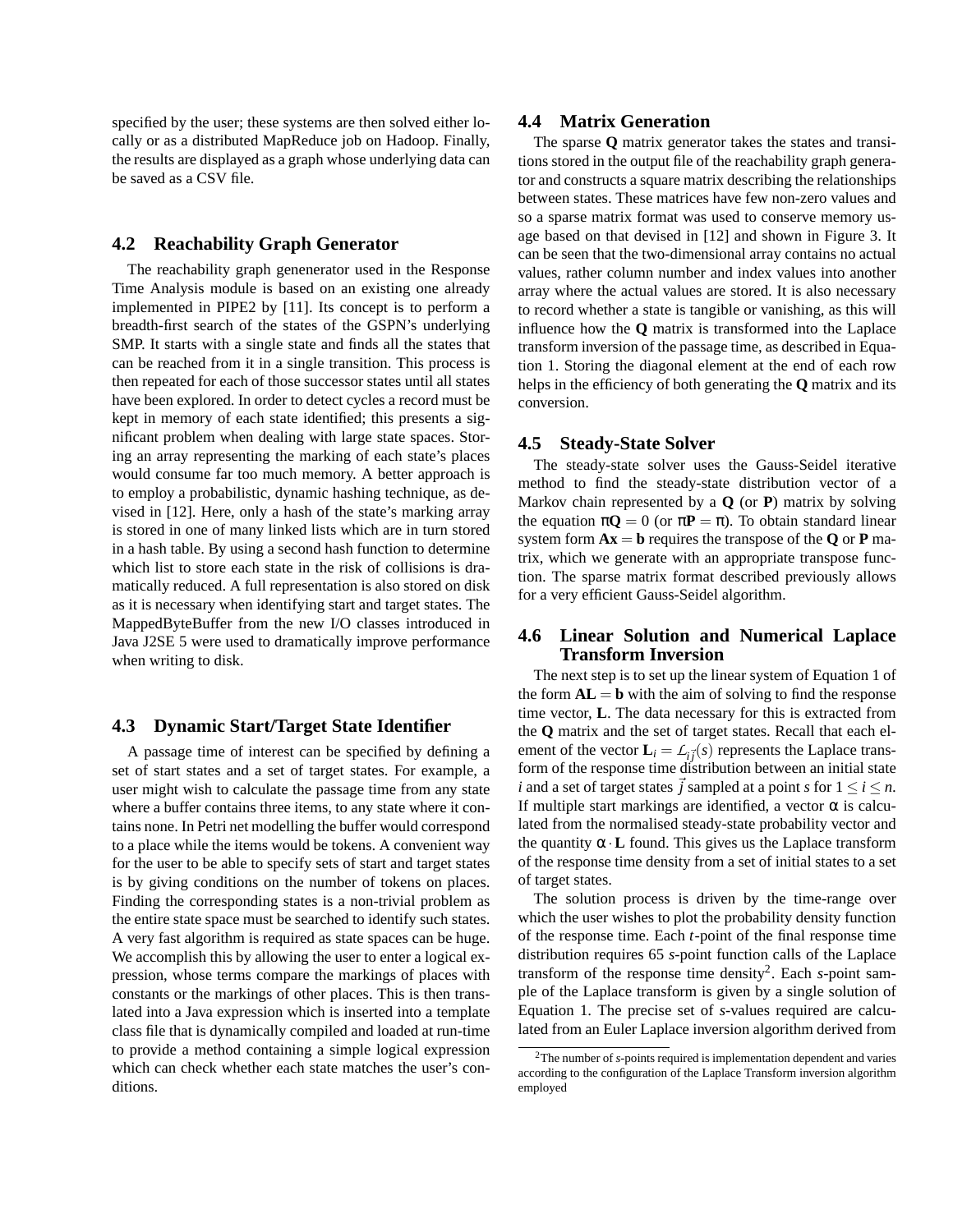

**Figure 3.** Sparse Matrix format module



**Figure 4.** An overview of the MapReduce distributed linear equation solver used in the RTA module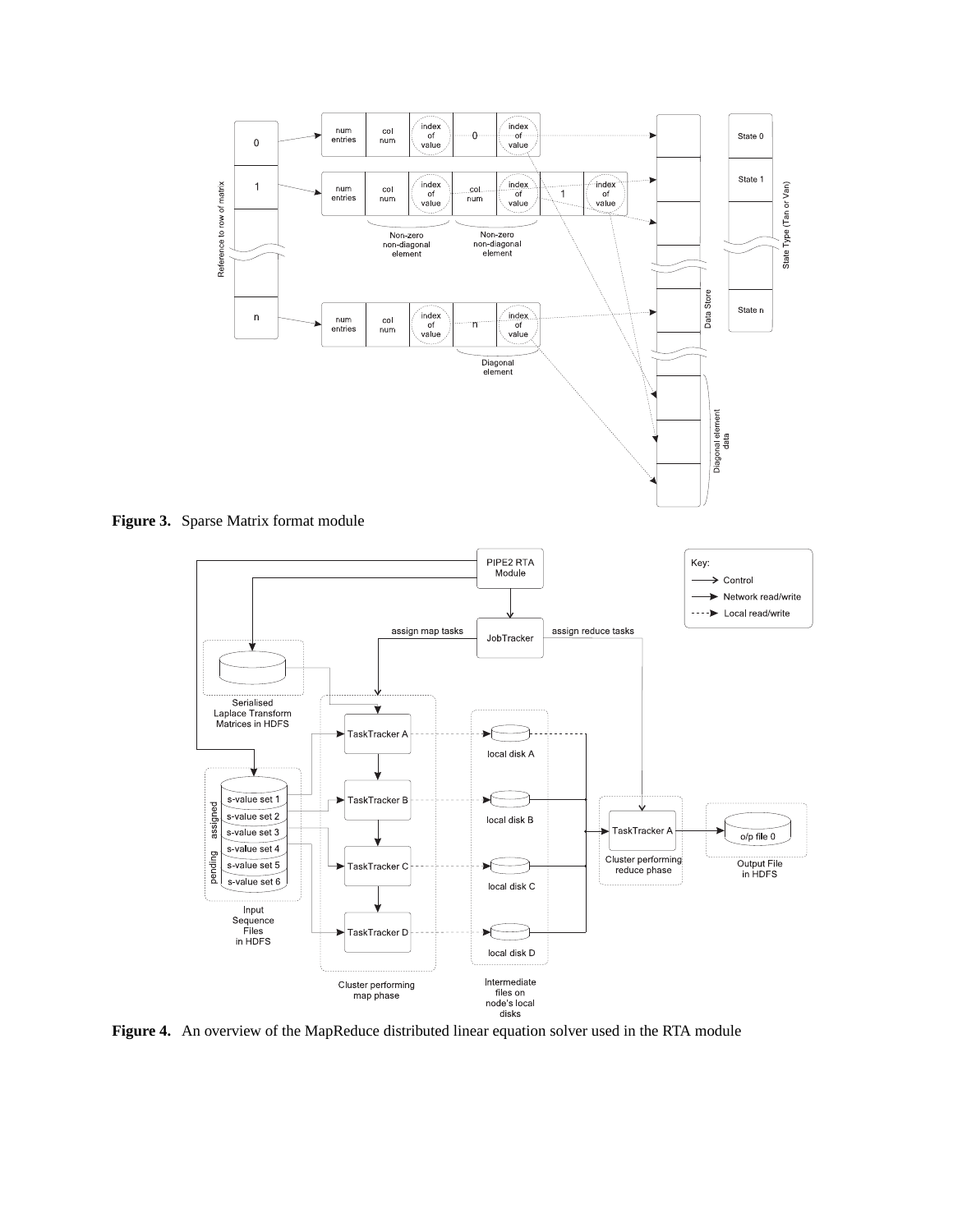Equation 3 as a function of the desired time range of the final plot. Thus a time range of 100 points may require as many as 6 500 distinct solutions of Equation 1, provided by a standard Gauss-Seidel iterative method.

For models with large state spaces solving the sets of linear equations is too processor intensive to do locally. We therefore integrate the module with the Hadoop MapReduce framework. An overview of this process is shown in Figure 4.

In order to store  $L(s)$ , we set up a Hashmap indexed on the *s*-value of the Laplace transform. This has the advantage that any repeated *s*-values need only be calculated once.

The list of *s*-values is copied to a number of sequence files, a special file format containing key/value pairs which is used by Hadoop as an input to a MapReduce job. We set the *s*values as the keys while at this stage the values are just placeholders for the results. Each sequence file corresponds to a Map task and the *s*-values are split evenly between them. It was necessary to do this explicitly as Hadoop's automatic file splitting functionality is aimed at much larger data files. Keys and values in a sequence file are required by Hadoop to be wrapped in a class which implements a custom comparable interface. While Hadoop has built-in support for certain Java primitives, it was necessary to create wrappers for Doubles and the open-source complex number library we used.

The **A**-matrix and **b** vector, as well as details of start states and their alpha weights are serialised and the resulting binary file is copied into the cluster's HDFS. Each TaskTracker must have access to these in order to solve the system of linear equations. At this point the MapReduce job can be started and the directory containing the sequence files is given to Hadoop as the input source for the job. Hadoop assigns each slave one or more Map tasks and sends it the associated sequence file. When a node receives a Map task it will run the Map function a number of times; once for each *s*-value in its associated sequence file. For the first Map function run on a node, the **A**-matrices are copied out of the HDFS to local storage and deserialised. Subsequent calls to the Map function (even as part of a different Map task) then use this local copy, thereby greatly reducing network traffic. Each Map function solves the set of complex linear equations for its *s* value using a complex version of Gauss-Siedel iterative algorithm similar to that used in the steady-state solver. It outputs a key/value pair whose key is *s* and value is an object which contains both the  $L(s)$  value and  $L(s)/s$ . If multiple initial states have been specified the  $L(s)$  values are weighted appropriately. Calculating  $L(s)/s$  value now and later inverting means we can easily retrieve the CDF of the passage time, for very little extra computation.

Whilst the  $L(s)$  values are being calculated, a single Reduce task is started. We use the Reduce task simply to collect all the  $L(s)$  values from across the cluster where they have been stored locally by each Map function and copy them to a single output sequence file. There is no additional processing required during the Reduce phase. With the distributed job complete, the response time calculator copies the results into a HashMap indexed on *s*-values for fast access and runs the Euler algorithm to perform the Laplace Transorm inversion. This is run twice, once for each set of results to give the Response Time Distribution and the Cumulative Density Function.

### **5 NUMERICAL RESULTS**

All results presented in this section were produced by PIPE2 running in conjunction with the latest development version of Hadoop (0.13.1) on a cluster of 15 Sun Fire x4100 machines, each with two dual-core, 64-bit Opteron 275 processors and 8GB of RAM. The operating system is a 64-bit version of Mandrake Linux and nodes are connected by gigabit ethernet and an Infiniband interface managed by a Silverstorm 9024 switch with a throughput of 2.5Gbit/s. One of the nodes was designated the master machine and ran the Hadoop Namenode and JobTracker processes, as well as PIPE2.

### **5.1 Validation**

Our validation process began with the Branching Erlang model, taken from [13] and shown in Figure 5, which consists of two branches with known response times. In particular, the upper branch has an *Erlang*(12,2) distribution, while the lower has an *Erlang*(3,1) distribution. There is an equal probability of either branch being taken, as the weights of the immediate transitions are identical. As Erlang distributions are trivial to calculate analytically we can therefore compare the results form our numerical Laplace transform inversion method with their true values.

Figures 7 and 8 compare the results produced by PIPE2 and those calculated analytically for the cycle time density and its corresponding CDF function of the Branching Erlang model. Excellent agreement can be seen between the two. These results demonstrate the Response Time Analysis module's ability to handle cases where the set of source and target states overlap (i.e. to calculate cycle times), as well as bimodal density curves.

To validate the module for larger models with multiple start and target states we used the Courier Protocol model, first presented in [16] and shown in Figure 6. It models the ISO Application, Session and Transport layers of the Courier sliding-window communication protocol. *p*1 to *p*26 represent the sender while *p*27 to *p*46 represent the receiver. Data flows from sender to receiver over a network which is modelled by the two paths from *p*13 to *p*35. This split path models the sender's transport layer fragmenting outgoing data packets. All packets traverse the network via the path that begins with *t*8, except for the final packet which travels over the *t*9 path. When a packet is received, and acknowledgement is setn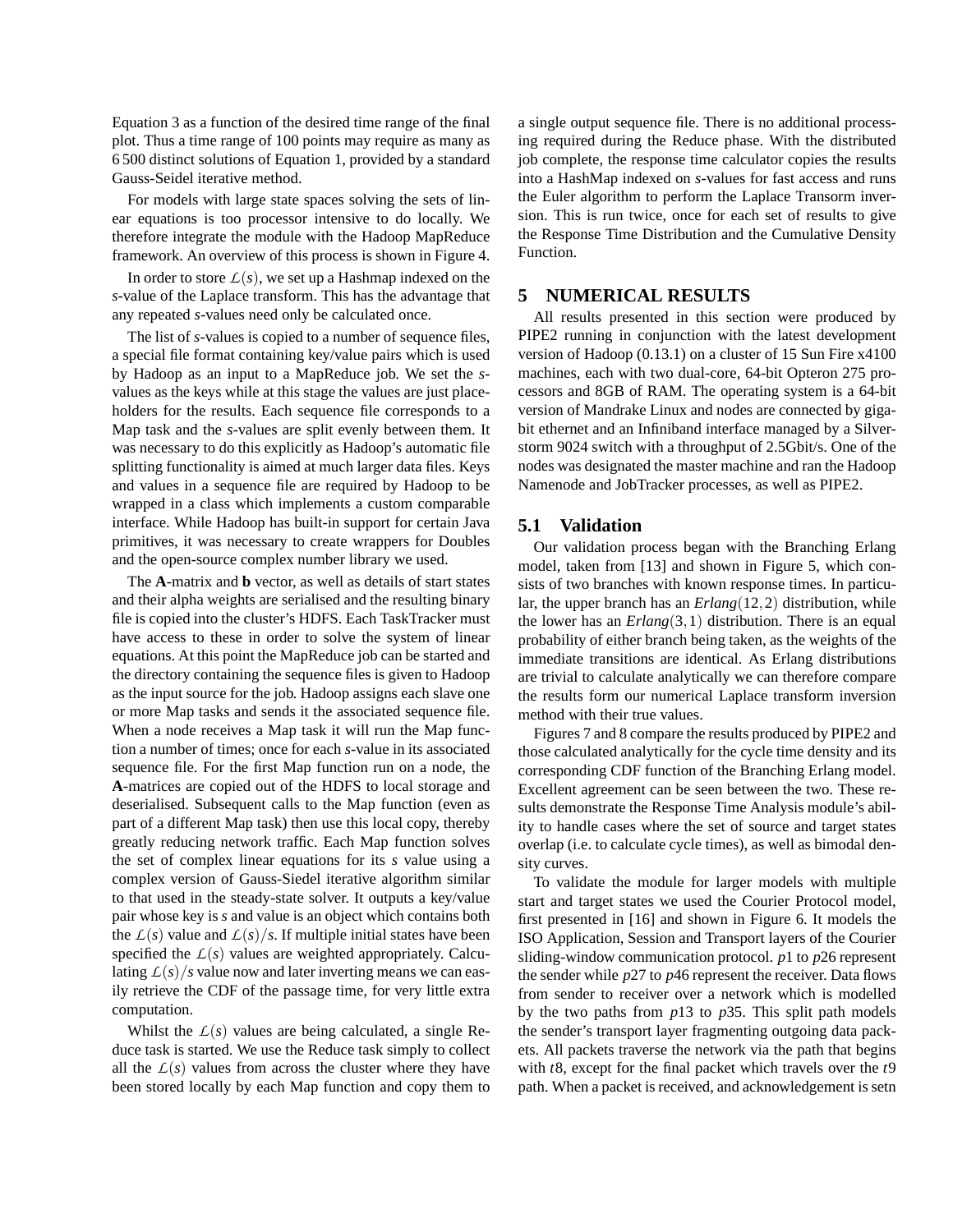back to the sender which arrives on *p*20. No received data is sent to higher levels of the protocol until the final fragment is received. At this point a data token is passed up via *p*27. The ration of the weights of transitions *t*8 and *t*9 control the number of fragments produced per message. This ratio is known as the fragmentation ratio and for our model is set to 1. By increasing the number of tokens on *p*14, the slidingwindow size, we can dramatically increase the state space of the model.

We begin our validation with the sliding-window size set to one, which results in a state space of 29 010. The module completed this exploration in less than 8 seconds on a single machine. Results for the passage time from the set of markings where  $M(p11) > 0$  to those where  $M(p20) > 0$  are shown in Figure 9, where 7 320 source markings and 1 860 target markings were identified. They closely match simulation results for this same model that were produced in [8] (see Figure 10. It should be noted that a direct and general comparison of the time complexity of the numerical and simulation approaches is difficult: in the former case the complexity depends on the rank and stiffness of the equations solved; in the latter it depends on the rate at which passages from source to target markings are observed while walking at random through the state space. It should also be noted that our model uses a scaled set of rates that are equal to the original benchmarked rates divided by 5 000. This is necessary as the range in magnitude of the original rates causes problems with the numerical methods used to invert the Laplace transform. The results presented here are the raw results from the PIPE2 module and so must be re-scaled to give the correct timings.

In order to ascertain how the Response Time Analysis module performs with models with larger state spaces we again used the Courier Protocol model, increasing its window size to 3. This results in a state space of 2 162 610 states (including vanishing states) with 5 469 150 transitions between them. Again, analysing from markings where  $M(p11) > 0$ to markings where  $M(p20) > 0$ , we find there are 439 320 start markings and 273 260 target markings. Results were produced for 50 *t*-points ranging from 1 to 99 in increments of 2, resulting in a work queue of over 1 800 systems of linear equations, each of rank 2.2 million. State space exploration took 20 minutes, while the Laplace transform inversion took 8 hours 9 minutes when run on all 15 nodes (3 Map tasks per node). Generation times for the various other matrices totalled less than 20 seconds.

#### **5.2 Processing Times**

Table 1 shows the time taken to perform the Laplace transform inversion for the Courier Protocol model (window size 1) for 50 *t*-points on various cluster sizes. It should be noted that while timings shown are for single runs, when multiple runs were performed times were consistent. The cluster size

| Cluster | No. Maps | Total | Total | Time      |
|---------|----------|-------|-------|-----------|
| Size    | Per Node | Cores | Maps  | (seconds) |
|         |          |       | 10    | 3112.167  |
| 2       |          | 2     | 20    | 1596.322  |
| 4       |          | 4     | 40    | 809.653   |
| 8       |          | 8     | 80    | 433.173   |
| 8       | 2        | 16    | 80    | 256.694   |
| 8       | 4        | 32    | 80    | 192.982   |
| 15      |          | 15    | 80    | 252.515   |
| 15      | 2        | 30    | 80    | 165.561   |
| 15      |          | 60    | 100   | 131.754   |

**Table 1.** Laplace transform inversion times for the Courier Protocol (window size 1) on various cluster sizes

column refers to the number of computer nodes assigned to the Hadoop cluster. The second column indicates the number of Map tasks assigned to each node. Hadoop allows multiple Map tasks to be run concurrently on a single node which is of particular benefit with multicore machines as it allows full use to be made of all cores. Where only one Map task was assigned to a node only one core was in use. This was scaled up to 8 and 15 machine clusters until all cores were in use at once. The third column shows the total number of cores being used simultaneously. The optimum map granularity for each cluster size was found through experimentation and is listed in the fourth column.

It is clear from Table 1 that the distributed response time calculator offers excellent scalability. With small clusters there is an approximate halving of calculation time as the cluster size is doubled. As the cluster sizes (and hence the number of Map tasks) grow this improvement drops slightly to a factor of approximately 1.8. This is to be expected as there is some overhead in setting up Map tasks.

When the number of cores used on each node is increased we again see a good reduction in processing times. However, we no longer see the calculation time halve as the available cores double. It is likely that this is due to contention for shared resources within each node, such as the system bus and memory. Further weight can be added to this argument by comparing the results for jobs run on 8 nodes with jobs run on 15 nodes. A job run on 32 cores spread over 8 nodes takes over 27 seconds longer than a job run on only 30 cores, but spread over 15 nodes.

The number of Map tasks for a particular Hadoop job can have a dramatic effect on the time taken to complete the job. While having one Map task per core in the cluster results in the least overhead it can actually result in poor performance. The main reason for this is that Map tasks take different amounts of time to complete, even when each one contains the same number of  $L(s)$  values to calculate. When running jobs it is not uncommon to see the slowest jobs take over three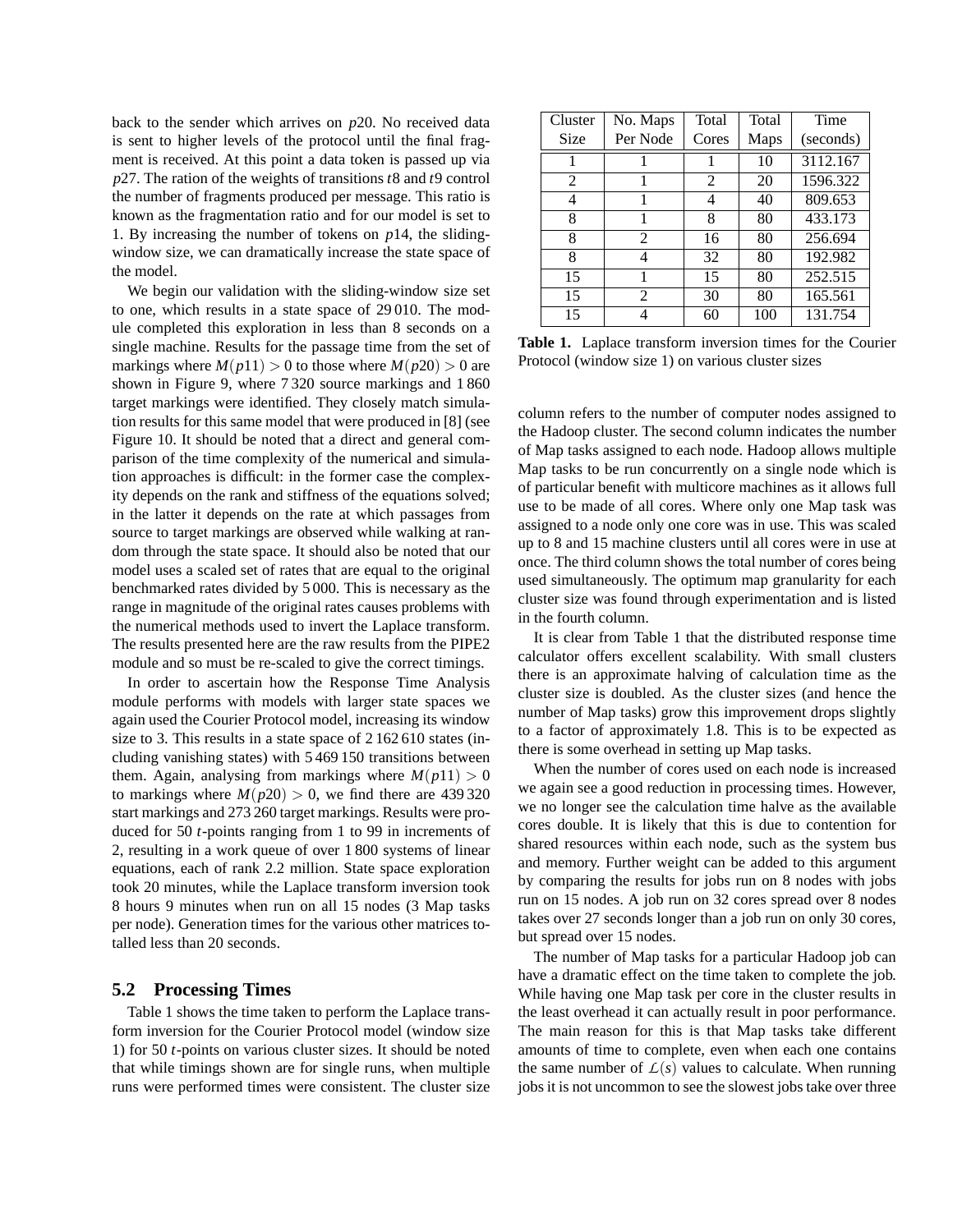

**Figure 5.** The Branching Erlang model



**Figure 6.** The Courier Protocol model



**Figure 7.** Cycle time distribution from markings where  $M(p1) > 0$  to markings where  $M(p1) > 0$  in the Branching Erlang model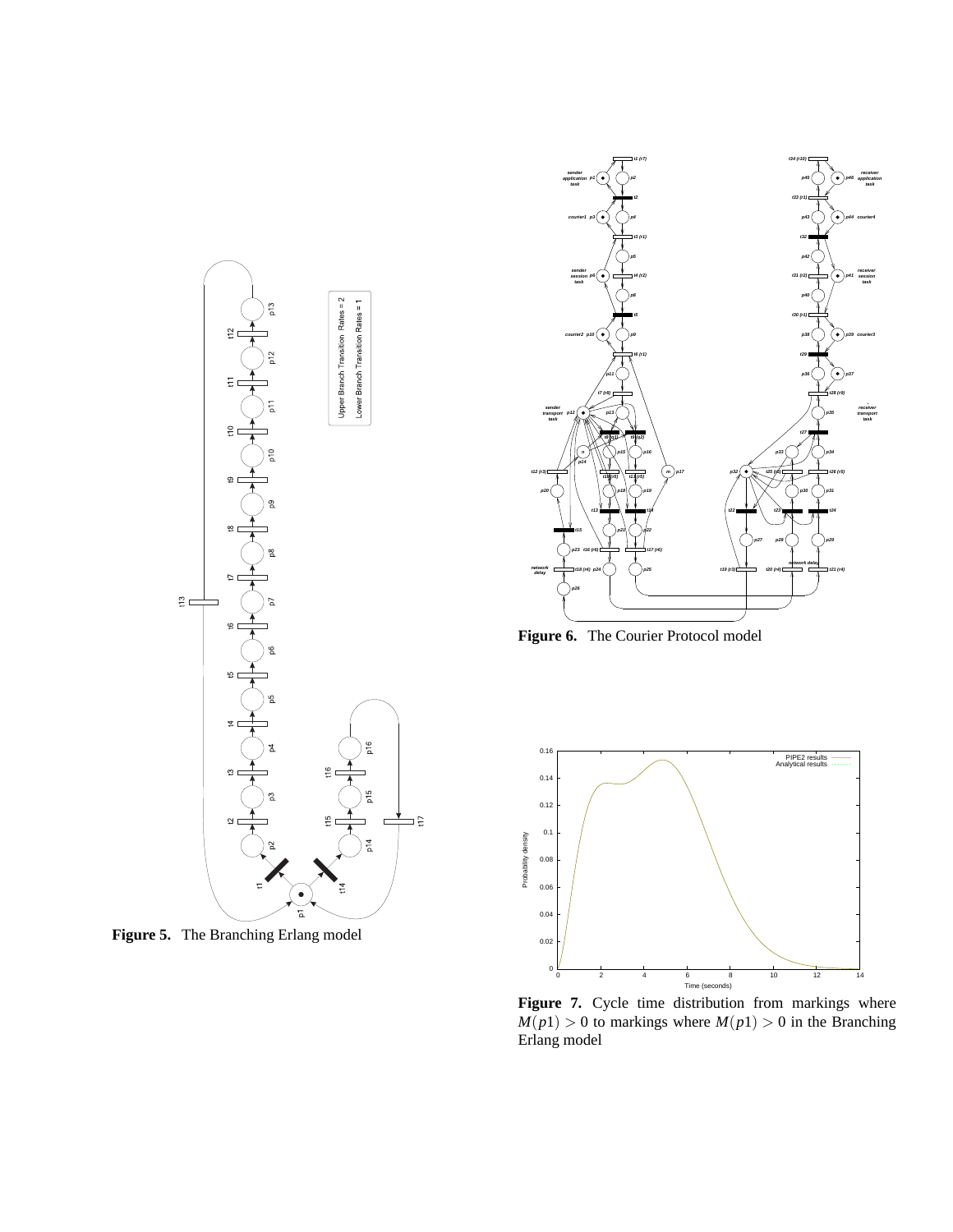

**Figure 8.** CDF of cycle time from markings where  $M(p1)$ 0 to markings where  $M(p1) > 0$  in the Branching Erlang model



**Figure 10.** (Re-scaled) Numerical and simulated passage time density from markings where  $M(p11) > 0$  to markings where  $M(p20) > 0$  in the Courier Protocol model (window size 1)



**Figure 9.** (Unscaled) Passage time density from markings where  $M(p11) > 0$  to markings where  $M(p20) > 0$  in the Courier Protocol model (window size 1)



**Figure 11.** (Unscaled) Passage time density from markings where  $M(p11) > 0$  to markings where  $M(p20) > 0$  in the Courier Protocol model (window size 3)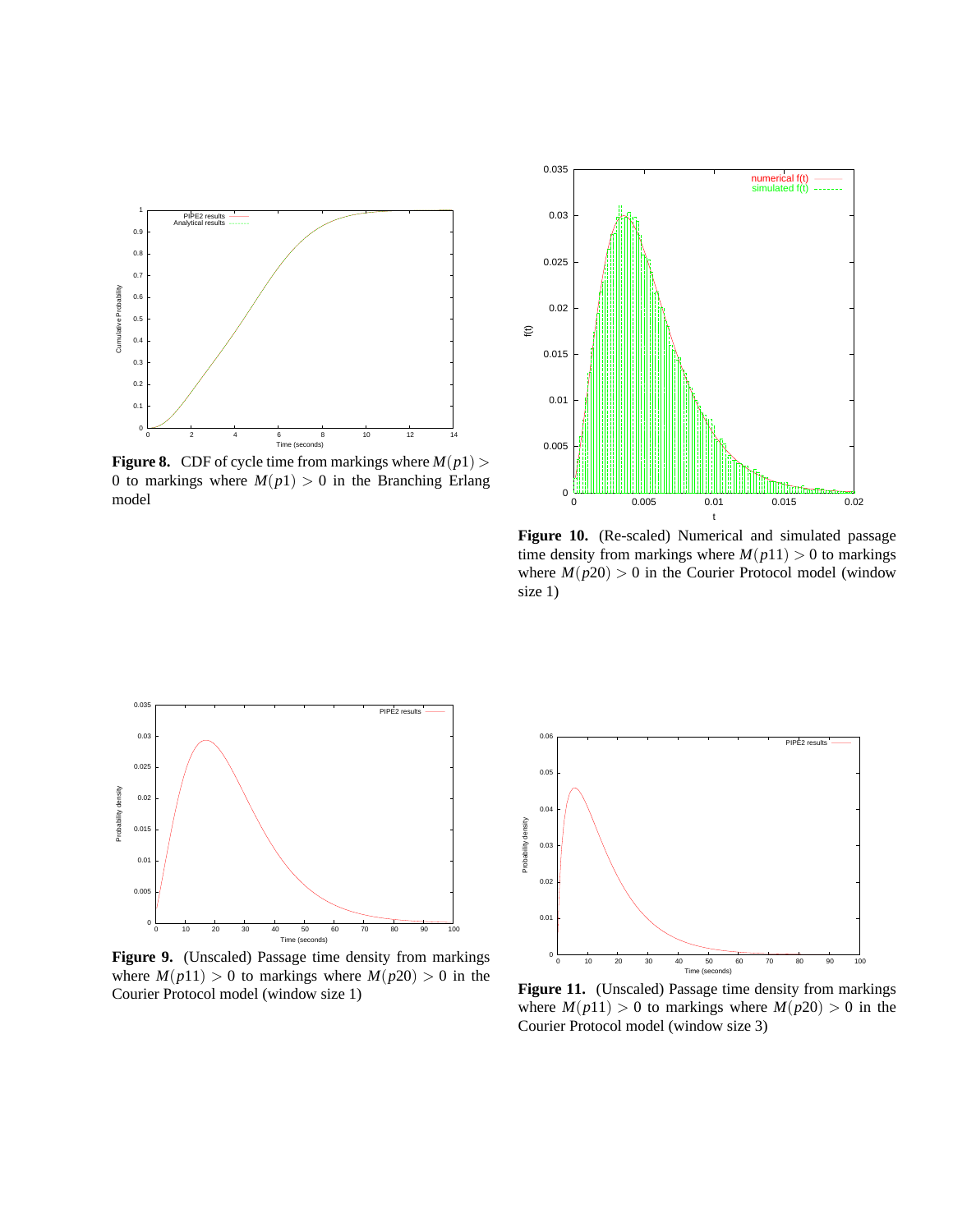times as long to complete as the faster ones. It is thought that this is largely due to certain  $L(s)$  values converging faster than others. Reducing the granularity, or increasing the number of Map tasks, reduces the length of time each Map task takes, and so reduces the time spent where most of the cluster is idle waiting for the last few Map tasks to complete.

Table 2 shows the time taken to perform the Laplace transform inversion for 200 *t*-points on the Courier Protocol model on a cluster of eight nodes, each running 4 Map Tasks with different numbers of Map Tasks specified. We can see that the optimum granularity for this job is for 256 Map tasks. At this granularity the maximum time to complete a Map task is approximately 150 seconds. This is the maximum time the job will spend waiting for a single Map task to complete when all others have finished. While this time is lower for the 384 Map task job, the benefit is outweighed by the additional overhead of scheduling and configuring an extra 128 Map tasks.

Granularity becomes even more important on heterogenous clusters. The undesirable situation where much of the cluster is idle while the last few Map tasks are executed can be exacerbated by the scheduler picking slower machines to run these tasks.

### **6 CONCLUSIONS**

We have described the implementation of a Response Time Analysis module for an open-source Petri net editor and analyser, PIPE2. This module integrates with Hadoop, an opensource Java implementation of the MapReduce distributed programming environment to allow the response time analysis of large models using a cluster of commodity computers. Hadoop was originally developed for web indexing purposes, that is to perform relatively simple operations on huge data sets. We have shown that it can be successfully applied to a radically different type of problem, that of performing complex, computationally intensive calculations on much smaller data sets. We have seen that the MapReduce framework provided by Hadoop has been well suited to our problem of using the Euler algorithm for Laplace transform inversion. By identifying that the solution of many systems of complex linear equations, the computationally intensive part of the algorithm, are independent of one another we saw that this part of the algorithm could be distributed and would fit perfectly within the MapReduce paradigm. Using a popular open-source project to handle the distribution of processing allowed us to focus our development time on writing fast and efficient algorithms with the resulting product retaining excellent reliability with good fault tolerance for failing nodes and efficient scheduling of tasks among the cluster. There were some difficulties we had to overcome related to the architecture of Hadoop including the assumption that input files will contain large amounts of data and that there was no builtin support for high-precision floating point or complex data sets. There were also some unforeseen benefits, such as allowing us to take advantage of the automatic replication built into Hadoop's distributed file system to send the serialised matrices to each node in the cluster. Overall the framework provided excellent support for our solution and met most of our requirements.

We have also demonstrated techniques for conserving memory usage and improving performance which allow Java to become a viable language for this application, despite lacking explicit memory management facilities. Our solution for storing sparse matrices efficiently was key to this, by minimising memory required while simultaneously allowing for an optimised Gauss-Seidel algorithm. Utilising a dynamic, probabilistic hash based technique within our state space exploration algorithm was also essential. We also utilised some of the latest improvements in the Java language to increase performance. Models of up to at least 2.2 million states were shown to be easily accommodated using in-core processing. Re-implementing the linear equation solving algorithms as disk-based, rather than in-core, would allow for much larger model sizes.

Results produced by the Response Time Analysis module were validated for smaller models with analytically calculated results and for larger models with simulations. Excellent scalability was shown, with an almost linear improvement in calculation times with increased cluster sizes. Experimentation was performed to identify optimum granularity of Map tasks for certain model sizes.

#### **REFERENCES**

- [1] J. Abate and W. Whitt. The Fourier-series method for inverting transforms of probability distributions. *Queueing Systems*, 10(1):5–88, 1992.
- [2] F. Bause and P.S. Kritzinger. *Stochastic Petri Nets: An Introduction to the Theory*. Vieweg Verlag, Wiesbaden, Germany, 2nd edition, 2002.
- [3] P. Bonet, C.M. Llado, R. Puijaner, and W.J. Knottenbelt. PIPE v2.5: A Petri net tool for performance modelling. In *Proc. 23rd Latin American Conference on Informatics (CLEI 2007)*, San Jose, Costa Rica, October 2007.
- [4] J.T. Bradley, N.J. Dingle, W.J. Knottenbelt, and H.J. Wilson. Hypergraph-based parallel computation of passage time desnsities in large semi-Markov models. In *Linear Algebra and its Applications: Volume 386*, pages 311–334. Elsevier, July 2004.
- [5] J.T. Bradley and W.J. Knottenbelt. The ipc/HYDRA tool chain for the analysis of PEPA models. In *Proc. 1st International Conference on the Quantitative Evaluation of Systems (QEST 2004)*, pages 334–335, September 2004.